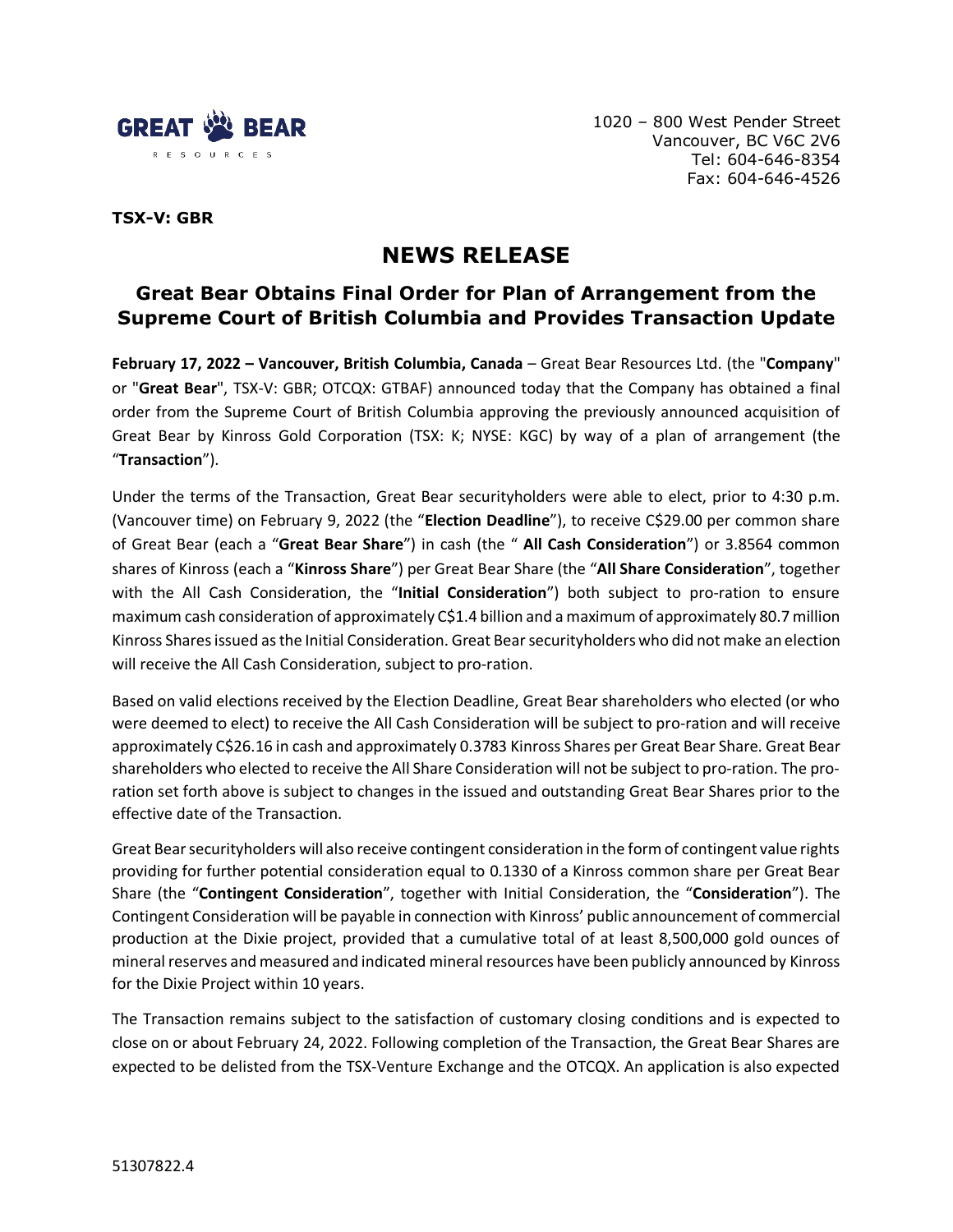to be made for the Company to cease to be a reporting issuer in the applicable jurisdictions upon closing of the Transaction.

Information regarding the procedure for exchange of shares for Consideration is provided in the Company's management information circular dated January 13, 2022 (the "**Circular**"). The Circular is available on SEDAR under the Company's profile at [www.sedar.com](http://www.sedar.com/) and on the Company's website at [www.greatbearresources.ca/investors/great-bear-kinross-transaction.](http://www.greatbearresources.ca/investors/great-bear-kinross-transaction)

#### **About Great Bear**

Great Bear Resources Ltd. is a Vancouver-based gold exploration company focused on advancing its 100% owned Dixie project in Northwestern Ontario, Canada. A significant exploration drill program is currently underway to define the mineralization within a large-scale, high-grade disseminated gold discovery made in 2019, the LP Fault. Additional exploration drilling is also in progress to expand and infill nearby highgrade gold zones, as well as to test new regional targets.

Great Bear is a committed partner to all stakeholders, with a long-term vision of sustainable exploration to advance the Dixie project in a manner that demonstrates good stewardship of land, operational excellence and accountability.

#### **Investor Contact**

**Chris Taylor** President & Chief Executive Officer Tel. (604) 646-8354 Email. [info@greatbearresources.ca](mailto:info@greatbearresources.ca) **Calum Morrison** VP Business Development & CFO Tel. (604) 646-8354 Email. [info@greatbearresources.ca](mailto:info@greatbearresources.ca)

Website: [www.greatbearresources.ca](http://www.greatbearresources.ca/)

### **Cautionary note regarding forward-looking statements**

This release contains certain "forward looking statements" and certain "forward-looking information" as defined under applicable Canadian and U.S. securities laws. Forward-looking statements and information can generally be identified by the use of forward-looking terminology such as "may", "will", "should", "expect", "intend", "estimate", "anticipate", "believe", "continue", "plans" or similar terminology. The forward-looking information contained herein is provided for the purpose of assisting readers in understanding management's current expectations and plans relating to the future. Readers are cautioned that such information may not be appropriate for other purposes.

Forward-looking statements relate to future events or future performance and reflect our expectations or beliefs regarding future events and the impacts of the ongoing and evolving COVID-19 pandemic. Forward-looking statements include, but are not limited to statements with respect to the consummation and timing of the Transaction; the Contingent Consideration; the pro-ration; the satisfaction of the conditions precedent to the Transaction; the strengths, characteristics and potential of the Transaction; and growth potential and expectations regarding the ability to advance the project. By their very nature, forward-looking statements involve known and unknown risks, uncertainties and other factors that may